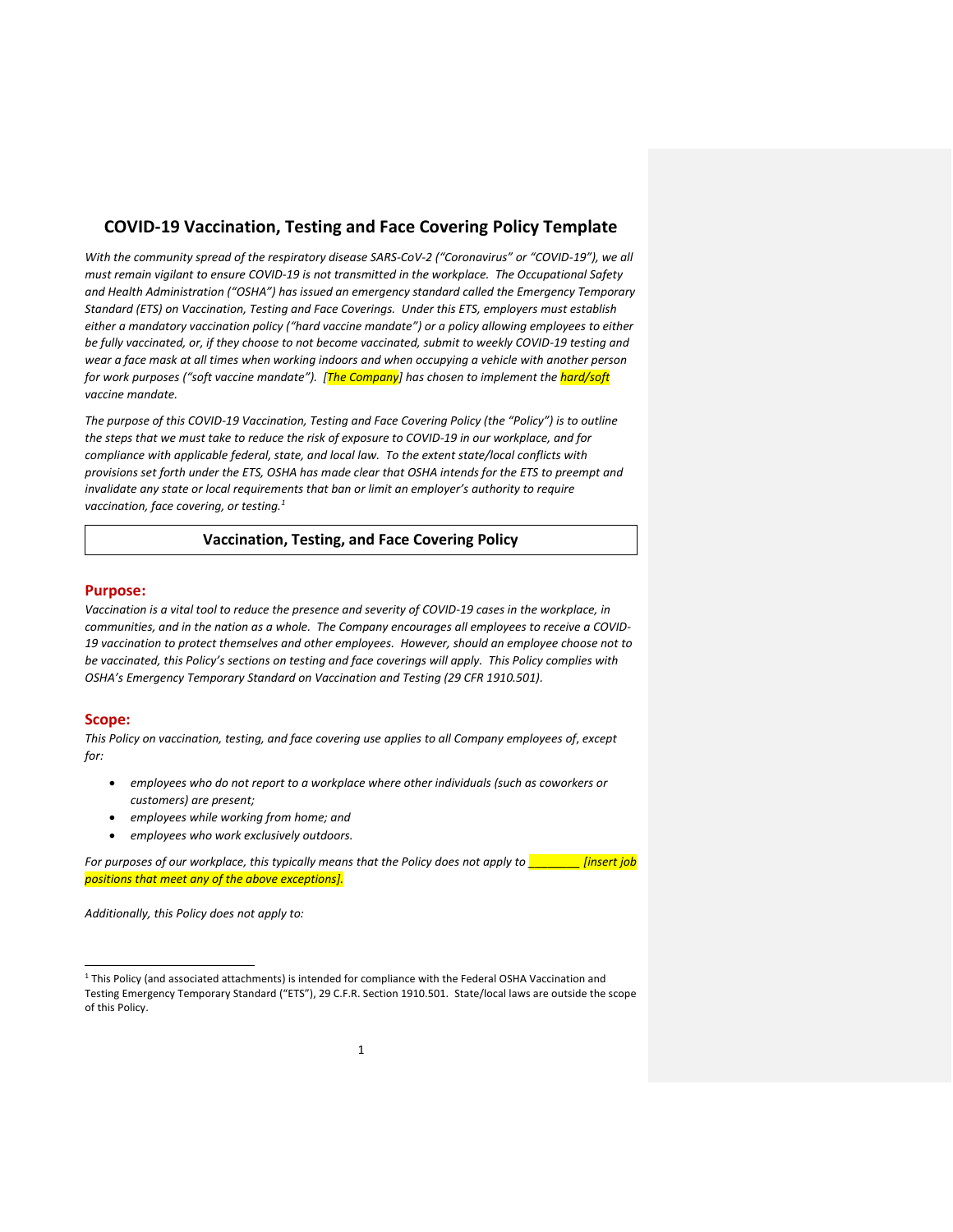- *Workplaces covered under the Safer Federal Workforce Task Force COVID19 Workplace Safety: Guidance for Federal Contractors and Subcontractors; or*
- *Settings where any employee provides healthcare services or healthcare support services when subject to the requirements of § 1910.502 (OSHA's Healthcare ETS).*

*All employees are encouraged to be fully vaccinated. Employees are considered "fully vaccinated" two weeks after completing primary vaccination with a COVID-19 vaccine with, if applicable, at least the minimum recommended interval between doses. For example, this includes two weeks after a second dose in a two-dose series, such as the Pfizer or Moderna vaccines, two weeks after a single-dose vaccine, such as Johnson & Johnson's vaccine, or two weeks after the second dose of any combination of two doses of different COVID-19 vaccines as part of one primary vaccination series. Generally, vaccines listed for emergency use by the World Health Organization (WHO), or administered as part of a clinical trial at a U.S. site, if the recipient is documented to have primary vaccination with the active (not placebo) COVID-19 vaccine candidate, for which vaccine efficacy has been independently confirmed (e.g., by a data and safety monitoring board) or if the clinical trial participant at U.S. sites had received a COVID-19 vaccine that is neither approved nor authorized for use by FDA but is listed for emergency use by WHO, qualify under the definition of "fully vaccinated" as well.* 

*NOTE: There is NO exemption based on "natural immunity" or the presence of antibodies from a previous infection.*

*Employees who are not fully vaccinated will be required to provide proof of weekly COVID-19 testing and wear a face covering when indoors and when occupying a vehicle with another person for work purposes at the workplace.* 

*All employees are required to report their vaccination status and, if vaccinated, provide proof of vaccination. Employees must provide truthful and accurate information about their COVID-19 vaccination status, and, if not fully vaccinated, their testing results. Employees not in compliance with this Policy will be subject to discipline per the Company's disciplinary program, up to and including termination.* 

*Employees may request an exception from vaccination requirements (if applicable) if the vaccine is medically contraindicated for them or medical necessity requires a delay in vaccination. Employees also may be legally entitled to a reasonable accommodation if they cannot be vaccinated and/or wear a face covering (as otherwise required by this Policy) because of a disability, or if the provisions in this Policy for vaccination, and/or testing for COVID-19, and/or wearing a face covering conflict with a sincerely held religious belief, practice, or observance. Requests for exceptions and reasonable accommodations must be initiated by contacting Human Resources. All such requests will be handled in accordance with applicable laws and regulations, and in accordance with applicable Company policies and procedures. See Attachment A (Interactive Process Re Request for Vaccination Exemption)***.**

### **Procedures:**

## **Overview and General Information**

#### *Vaccination*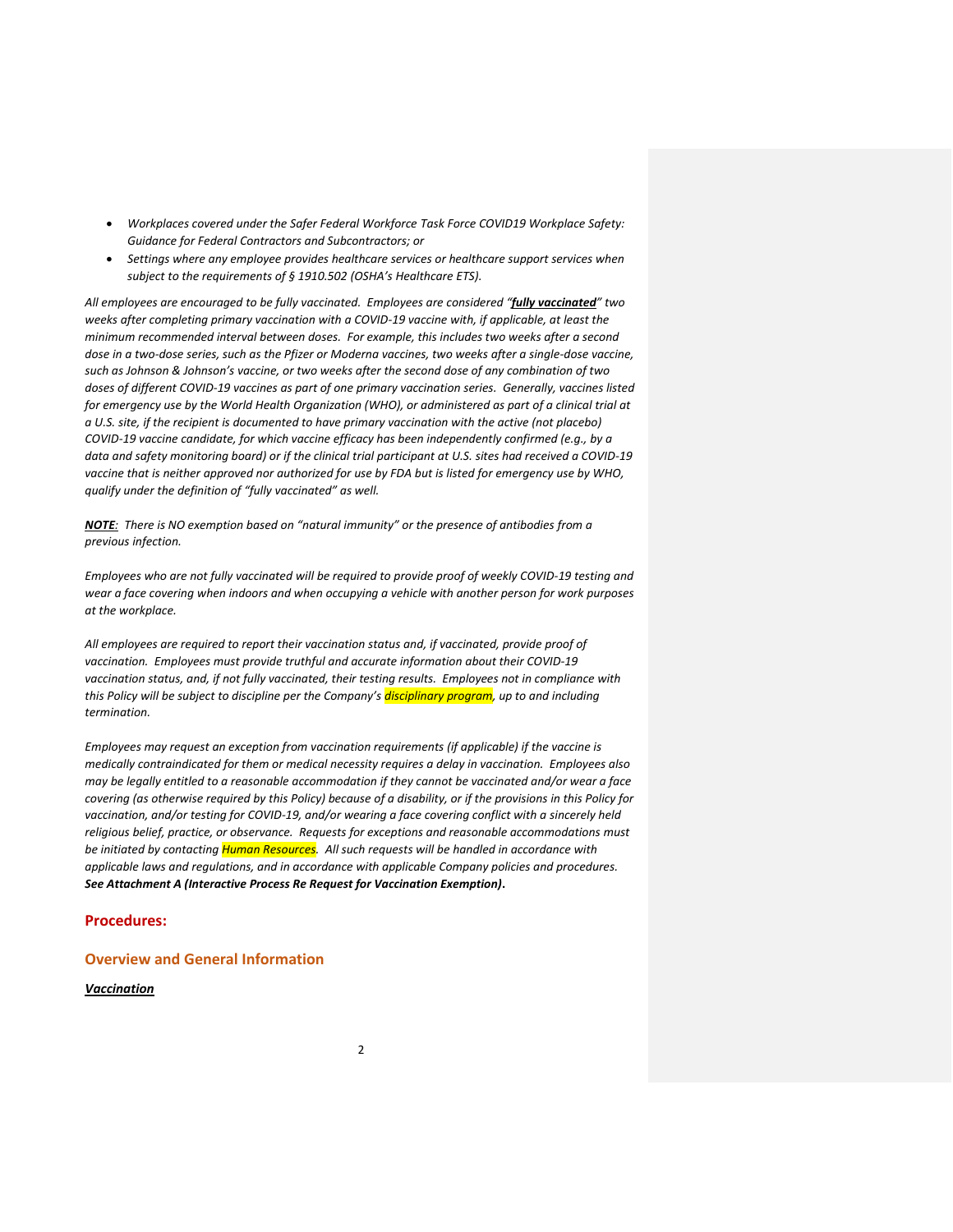*Any Company employee that chooses to or is required to be vaccinated against COVID-19 must complete their primary vaccination series (i.e., get two-doses of a two-dose series or one dose of a one-dose series) no later than February 8, 2022. Any employee who has not completed their primary vaccination series by February 8, 2022 will be subject to the regular testing and face covering requirements of the Policy.* 

*To complete their primary vaccination series by February 8, 2022, an employee must:*

- o *Obtain the first dose of the Pfizer vaccine no later than January 18, 2022; and the second dose no later than February 8, 2022;*
- o *Obtain the first dose of the Moderna vaccine no later than January 11, 2022; and the second dose no later than February 8, 2022;*
- o *Obtain the second dose of any other non-Pfizer, non-Moderna two dose vaccine no later than February 8, 2022 (it is the employee's responsibility to ensure that the first dose is received in time for the second dose to be administered on or before February 8, 2022 with the requisite interval time in between doses);*
- o *Obtain one dose of a single dose vaccine no later than February 8, 2022.*

*Employees can schedule vaccination appointments through a variety of methods (e.g., through their own medical provider, by visiting their local pharmacy, with a mass-vaccination clinic, etc.). There are several ways to look for vaccination providers:*

- *Visit [Vaccines.gov](https://www.vaccines.gov/) to find vaccination providers near you.*
- *Text your ZIP code to 438829 or call 1-800-232-0233 to find vaccine locations near you in the United States.*
- *Check your local pharmacy's website to see if vaccination appointments are available.*
- *Contact your [state health department](https://www.cdc.gov/publichealthgateway/healthdirectories/healthdepartments.html) to find additional vaccination locations in the area.*
- *Check your local news outlets. They may have information on how to get a vaccination appointment.*

*\_\_\_\_\_\_\_\_ [insert department] is responsible for maintaining, and should be contacted with any questions regarding, this Policy.* 

### *Testing and Face Coverings*

*All employees who have not completed their primary vaccination series as of February 8, 2022 will be required to undergo regular COVID-19 testing and wear a face covering when indoors and when occupying a vehicle with another person for work purposes in the workplace. Policies and procedures for testing and face coverings are described below.* 

## **Vaccination Status and Acceptable Forms of Proof of Vaccination**

#### *Vaccinated Employees*

*All vaccinated employees are required to provide proof of COVID-19 vaccination, regardless of where they received vaccination. Proof of vaccination status can be submitted to Human Resources.*

#### *Acceptable proof of vaccination status is:*

*1. The record of immunization from a health care provider or pharmacy;*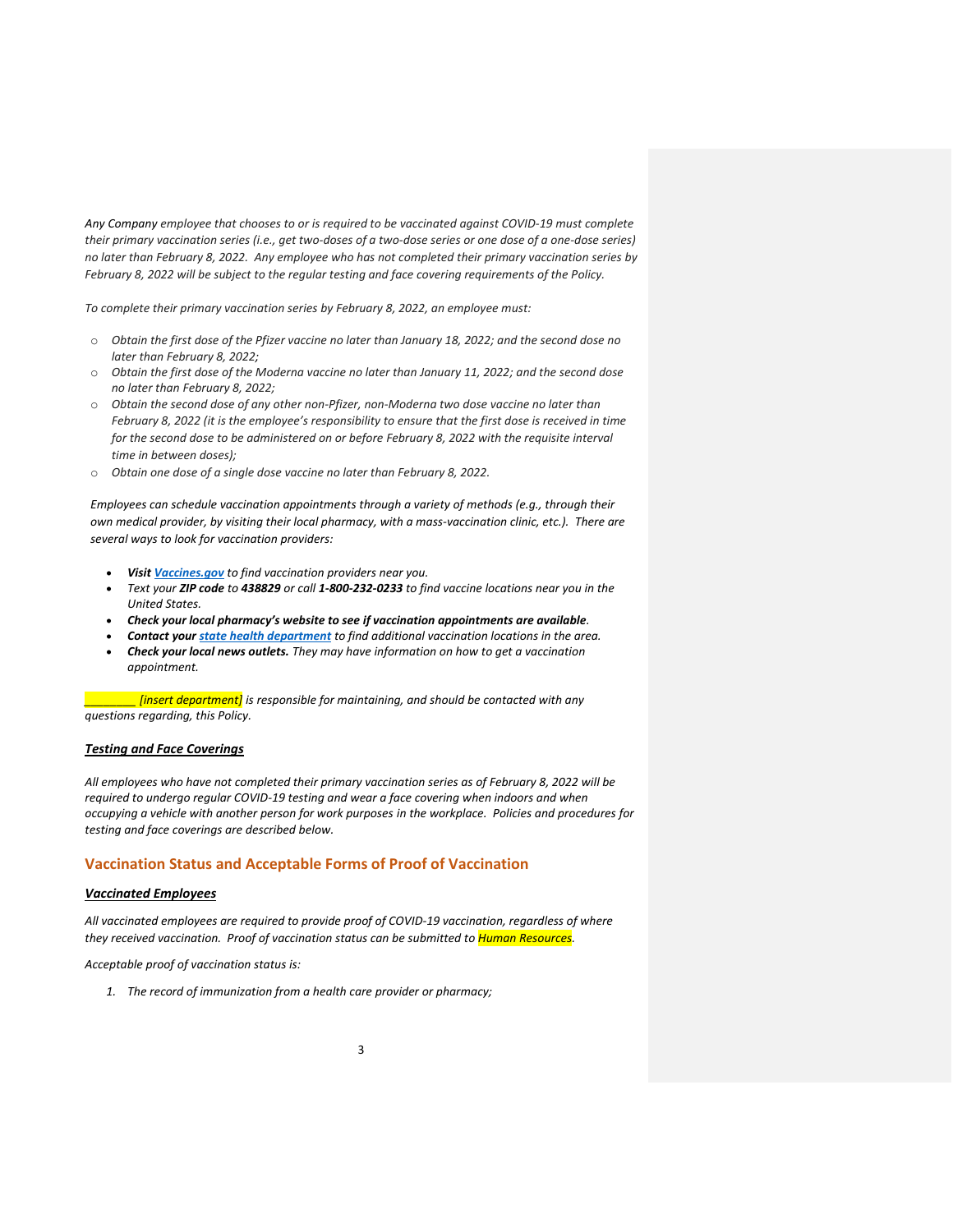- *2. A copy of the COVID-19 Vaccination Record Card;*
- *3. A copy of medical records documenting the vaccination;*
- *4. A copy of immunization records from a public health, state, or tribal immunization information system; or*
- *5. A copy of any other official documentation that contains the type of vaccine administered, date(s) of administration, and the name of the health care professional(s) or clinic site(s) administering the vaccine(s).*

*Proof of vaccination generally should include the employee's name, the type of vaccine administered, the date(s) of administration, and the name of the health care professional(s) or clinic site(s) that administered the vaccine. In some cases, state immunization records may not include one or more of these data fields, such as clinic site; in those circumstances the Company will still accept the state immunization record as acceptable proof of vaccination.*

*If an employee is unable to produce one of these acceptable forms of proof of vaccination, despite attempts to do so (e.g., by trying to contact the vaccine administrator or state health department), the employee is required to provide a signed and dated self-attestation. See Attachment B (Self-Attestation of Vaccination Status).* 

*NOTE: Prior to November 5, 2021, if vaccination status was ascertained through another form of attestation or proof, and records of that ascertainment were retained, those records of ascertainment of vaccination status constitute acceptable proof of vaccination.*

*In accordance with applicable medical record and confidentiality laws, the Company will maintain a record of each employee's vaccination status and will preserve acceptable proof of vaccination for each employee who is fully or partially vaccinated, as well as a roster of each employee's vaccination status. See Attachment C (Confidential Employee Vaccination Status Roster). Any employee who does not provide one of the acceptable forms of proof of vaccination status will be treated as not fully vaccinated.*

### *All Employees*

*All employees, both vaccinated and unvaccinated, must inform the Company of their vaccination status. The following table outlines the requirements for submitting vaccination status documentation. If the Company does not receive a response by the appropriate deadline, the Company will consider the employee to be unvaccinated until a response is received, at which point, the employee's status will be changed accordingly.* 

| <b>Vaccination Status</b>                                                                   | <i><u><b>Instructions</b></u></i>                                                                                                                                 | Deadline(s)     |
|---------------------------------------------------------------------------------------------|-------------------------------------------------------------------------------------------------------------------------------------------------------------------|-----------------|
| Employees who are fully<br>vaccinated.                                                      | Submit proof of vaccination that<br>indicates full vaccination.                                                                                                   | January 9, 2022 |
| Employees who are partially<br>vaccinated (i.e., one dose of a<br>two dose vaccine series). | Submit proof of vaccination that<br>indicates when the first dose of<br>vaccination was received, followed<br>by proof of the second dose when it<br>is obtained. | January 9, 2022 |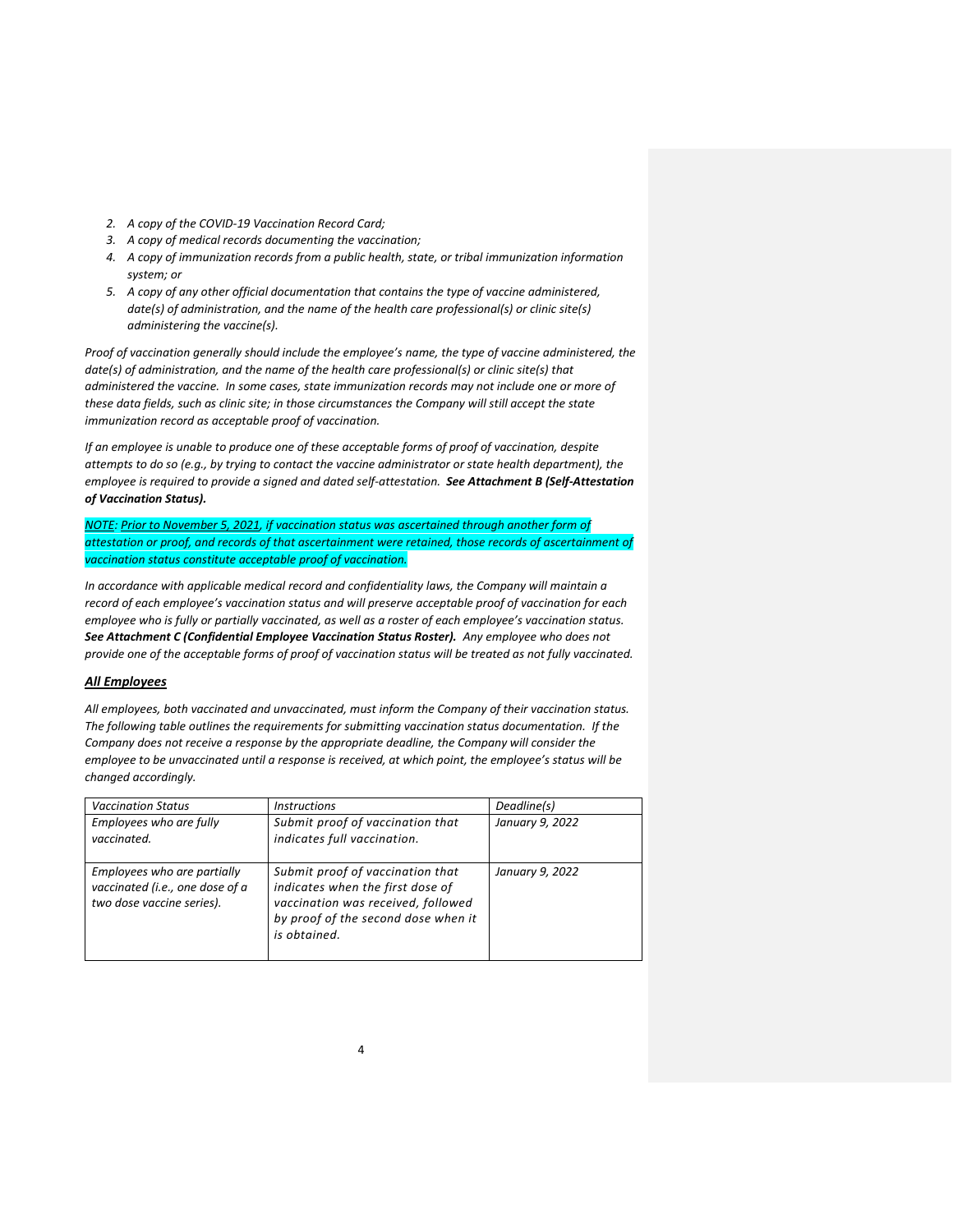| Employees who are not<br>vaccinated. | Submit statement that you are<br>unvaccinated, but are planning to<br>receive a vaccination by the deadline. | January 9, 2022 |
|--------------------------------------|--------------------------------------------------------------------------------------------------------------|-----------------|
|                                      | Submit statement that you are<br>unvaccinated and not planning to<br>receive a vaccination.                  | January 9, 2022 |

### **Supporting COVID-19 Vaccination**

*An employee may take up to four hours of paid time per dose to travel to the vaccination site, receive a vaccination, and return to work. This would mean a maximum of eight hours of paid time for employees receiving two doses. If an employee spends less time getting the vaccine, only the necessary amount of paid time will be granted. Employees who take longer than four hours to get the vaccine must send their supervisor an email documenting the reason for the additional time (e.g., need to travel long distances to get the vaccine). Any additional time requested will be granted, if reasonable, but will not be paid; in that situation, the employee can elect to use accrued leave, e.g., sick leave, to cover the additional time. If an employee is vaccinated outside of their approved paid time, they will not be compensated.*

*NOTE: Employees will not be reimbursed for transportation costs (e.g., gas money, train/bus fare, etc.) incurred to receive the vaccination. This could include the costs of travel to an off-site vaccination location (e.g., a pharmacy) or travel from an alternate work location (e.g., telework) to the workplace to receive a vaccination dose.*

*NOTE: Paid time only applies to the primary vaccination doses; i.e., time required to receive a booster shot is not required to be paid under the ETS.*

*Employees may utilize a reasonable amount of sick leave (typically, up to two days of paid sick leave per primary vaccination dose) immediately following each dose if they have side effects from the COVID-19 vaccination that prevent them from working. Employees who have no sick leave will be granted a reasonable amount of additional sick leave immediately following each dose if necessary.*

*NOTE: Some states or localities may also provide for paid time for an employee to get vaccinated and/or recover from any side effects. In this circumstance, generally the more generous leave requirements to employees would apply.*

*Please contact Human Resources to request paid time to obtain the COVID-19 vaccine or sick leave to recover from side effects. These changes take effect January 10, 2022.* 

#### **Employee Notification of COVID-19 and Removal from the Workplace**

*The Company requires all employees, regardless of vaccination status, to promptly notify their supervisor when they have tested positive for COVID-19 or have been diagnosed with COVID-19 by a licensed healthcare provider. Promptly notifying means notifying the Company as soon as practicable before the employee is scheduled to start their shift or return to work. In the event that the employee is in the workplace when they receive a positive COVID-19 test result or diagnosis of COVID-19, promptly notifying means notifying the Company as soon as safely possible while avoiding exposing any other individuals in the workplace.*

**Commented [A1]:** Note that OSHA states that "[i]f an employee already has accrued paid sick leave, an employer may require the employee to use that paid sick leave when recovering from side effects experienced following a primary vaccination dose. Additionally, if an employer does not specify between different types of leave (i.e., employees are granted only one type of leave), the employer may require employees to use that leave when recovering from vaccination side effects. If an employer provides employees with multiple types of leave, such as sick leave and vacation leave, the employer can only require employees to use the sick leave when recovering from vaccination side effects. Employers cannot require employees to use advanced sick leave to cover reasonable time needed to recover from vaccination side effects under paragraph (f)(2) [of the ETS]. An employer may not require an employee to accrue negative paid sick leave or borrow against future paid sick leave to recover from vaccination side effects. In other words, the employer cannot require an employee to go into the negative for paid sick leave if the employee does not have accrued paid sick leave when they need to recover from side effects experienced following a primary vaccination dose. Neither the paid time required to receive any vaccine dose(s) nor the paid sick leave required to recover from side effects experienced following any vaccination dose are retroactive requirements for vaccine dose(s) received prior to the promulgation of [the] ETS. This requirement applies to the vaccine dose(s) necessary to achieve full vaccination (one or two doses depending on the vaccine)." *See* OSH[A Vaccination and Testing ETS FAQs](https://www.osha.gov/coronavirus/ets2/faqs) #5.B.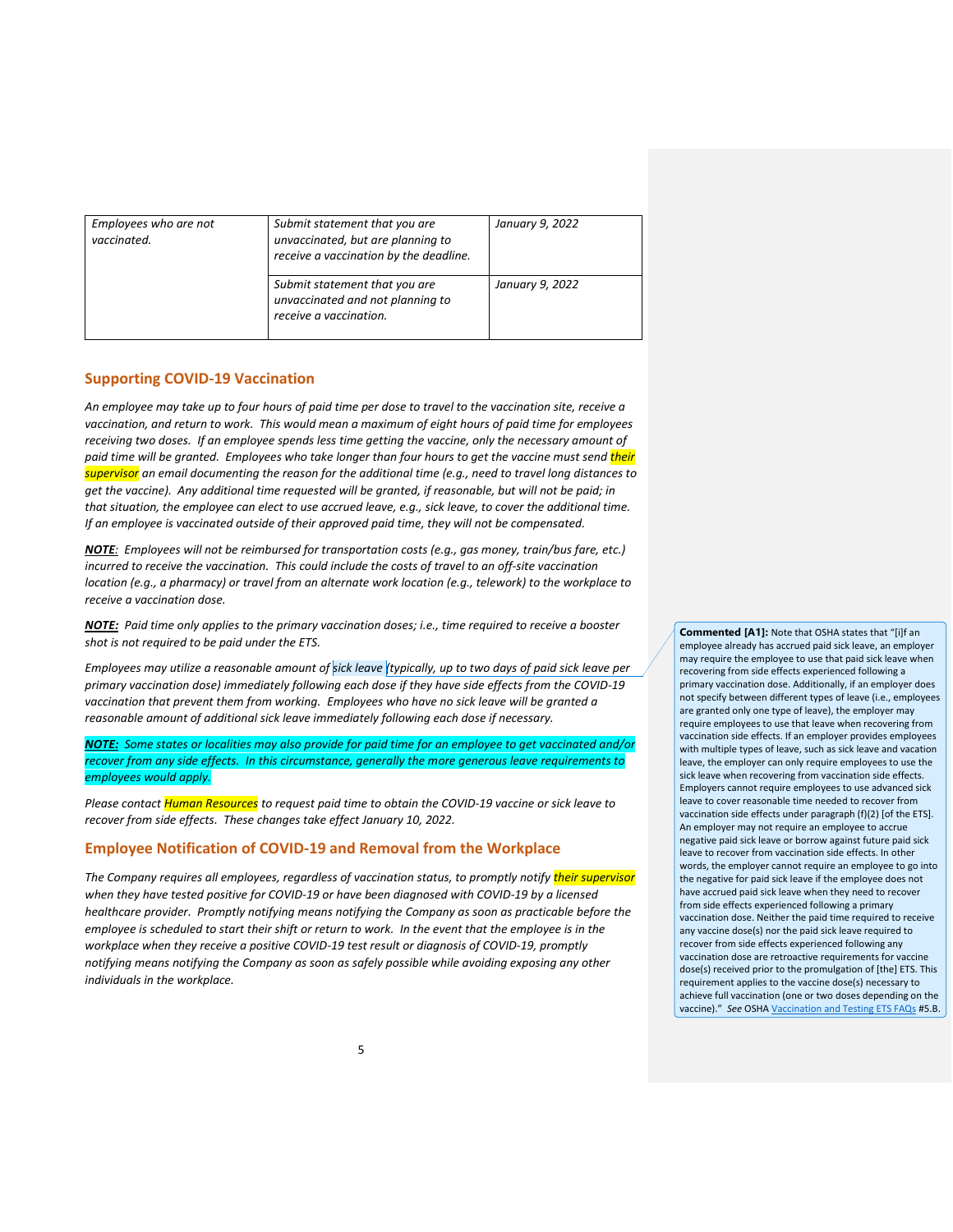#### Medical Removal from the Workplace

*The Company has also implemented a policy for keeping COVID-19 positive employees from the workplace in certain circumstances. The Company will immediately remove an employee from the workplace if they have received a positive COVID-19 test or have been diagnosed with COVID-19 by a licensed healthcare provider (i.e., immediately send them home or to seek medical care, as appropriate).*

#### Return to Work Criteria

*For any employee removed because they are COVID-19 positive, the Company will keep them removed from the workplace until the employee:*

- *receives a negative result on a COVID-19 nucleic acid amplification test (NAAT) following a positive result on a COVID-19 antigen test if the employee chooses to seek a NAAT test for confirmatory testing;*
- *meets the return to work criteria in CDC's "Isolation Guidance" (see below); or*
- *receives a recommendation to return to work from a licensed healthcare provider.*

*Under CDC's "[Isolation Guidance,](https://www.osha.gov/sites/default/files/CDC)" asymptomatic employees may return to work once 10 days have passed since the positive test, and symptomatic employees may return to work after all the following are true:*

- *At least 10 days have passed since symptoms first appeared, and*
- *At least 24 hours have passed with no fever without fever-reducing medication, and*
- *Other symptoms of COVID-19 are improving (loss of taste and smell may persist for weeks or months and need not delay the end of isolation).*

*If an employee has severe COVID-19 or an immune disease, the Company will follow the guidance of a licensed healthcare provider regarding return to work.*

*NOTE: Any time an employee is required to be removed from the workplace, the Company may require the employee to work remotely or in isolation if suitable work is available and if the employee is not too ill to work. In cases where working remotely or in isolation is not possible, and the employee is not too ill to work, the Company may consider flexible and creative solutions, such as a temporary reassignment to a different position that can be performed by telework.*

*NOTE: The Company will typically not provide paid time off to any employee for removal as a result of a positive COVID-19 test or diagnosis of COVID-19; however, paid time off may be required by other laws, regulations, or collective bargaining agreements or other collectively negotiated agreements.*

*NOTE: OSHA recordkeeping/reporting regulations may apply. See Attachment D (OSHA COVID-19 Recordkeeping and Reporting Flowcharts).*

#### **COVID-19 Testing**

*All employees who are not fully vaccinated will be required to comply with this policy for testing*.

*NOTE: Employees who completed their primary vaccination series by February 8, 2022, but have not yet completed their two-week waiting period, are not subject to this policy for testing.* 

*Employees who report to the workplace (where other individuals such as coworkers and customers are present) at least once every seven days:*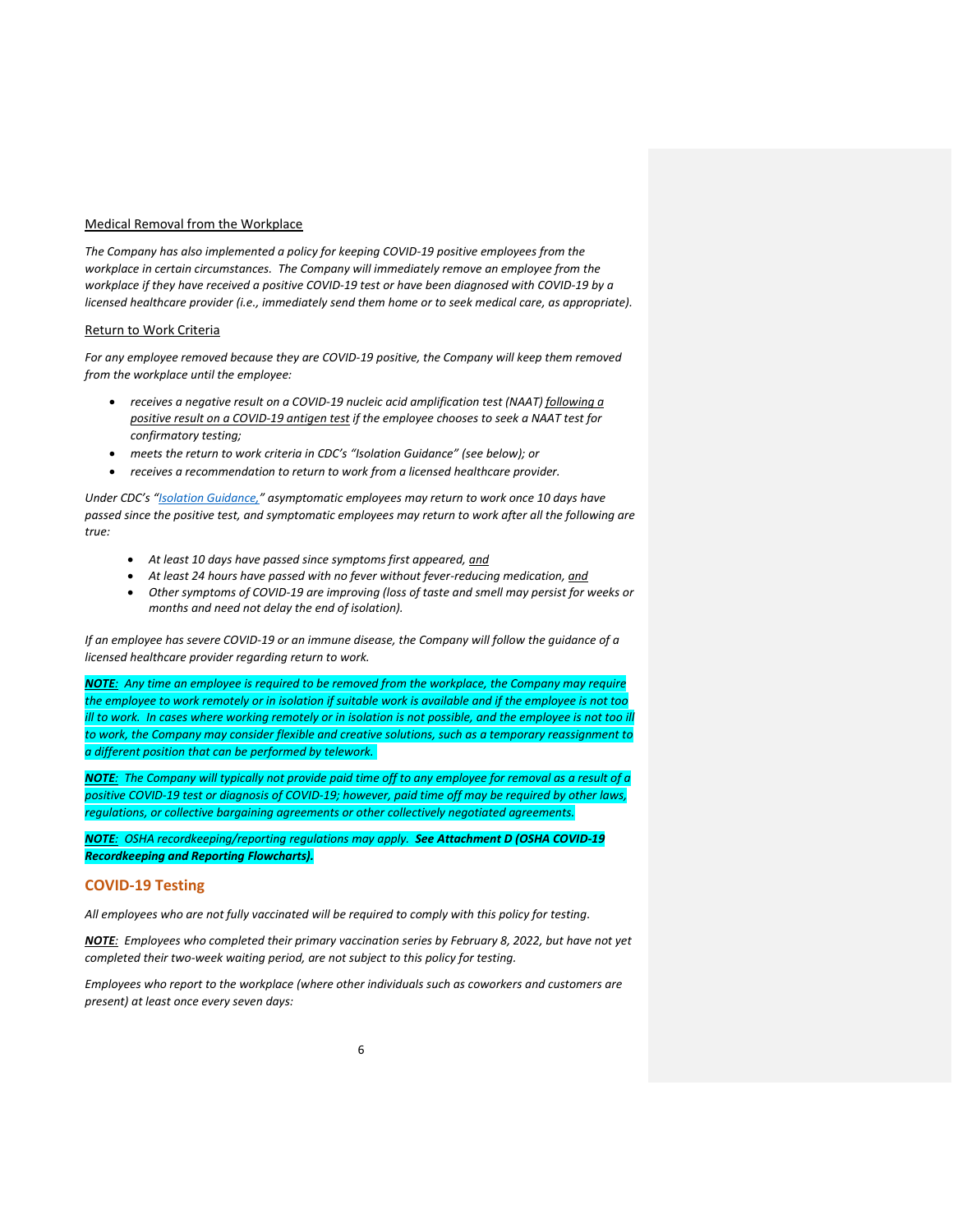*(A) must be tested for COVID-19 at least once every seven days; and*

*(B) must provide documentation of the most recent COVID-19 test result to their supervisor no later than the seventh day following the date on which the employee last provided a test result.*

*Any employee who does not report to the workplace (where other individuals such as coworkers and customers are present) during a period of seven or more days (e.g., if they were teleworking for two weeks prior to reporting to a workplace with others):* 

*(A) must be tested for COVID-19 within seven days prior to returning to the workplace; and*

*(B) must provide documentation of that test result to their supervisor upon return to the workplace.*

*Some COVID-19 tests (see definition below) take additional time to be processed. For example, most nucleic acid amplification tests need to be processed in a laboratory with variable time to receive results (approximately 1–2 days). Employees must ensure that their test results are received in time. If an employee does not provide documentation of a COVID-19 test result as required by this testing policy, they will be removed from the workplace until they provide a test result.* 

*Employees who have received a positive COVID-19 test, or have been diagnosed with COVID-19 by a licensed healthcare provider, will not be required to undergo COVID-19 testing for 90 days following the date of their positive test or diagnosis.*

*A "COVID-19 test" is a test for SARS-CoV-2 that is:*

- *1. cleared, approved, or authorized, including in an Emergency Use Authorization (EUA), by the U.S. Food and Drug Administration (FDA) to detect current infection with the SARS-CoV-2 virus (e.g., a viral test);*
- *2. administered in accordance with the authorized instructions; and*
- *3. not both self-administered and self-read unless observed by the employer or an authorized telehealth proctor.*

*Examples of tests that satisfy this requirement include tests with specimens that are processed by a laboratory (including home or on-site collected specimens which are processed either individually or as pooled specimens), proctored over-the-counter tests, point of care tests (which must be performed in accordance with the Clinical Laboratory Improvement Amendments of 1988), and tests where specimen collection and processing is either done or observed by the Company. Antibody tests do not meet the definition of COVID-19 test.*

*The Company expects that most employee will seek PCR or antigen tests. Antigen tests are the only type of diagnostic tests that can be self-administered. To be a valid COVID-19 test, an antigen test may not be both self-administered and self-read unless observed by Human Resources or an authorized telehealth proctor. If an over-the-counter test is being used, it must be used in accordance with the authorized instructions. The Company will validate the test through the use of a proctored test that is supervised by an authorized telehealth provider or proctor the over-the-counter test itself with a Human Resources representative.*

*There are several ways to find information on testing resources, including:*

• *Contacting your healthcare provider;*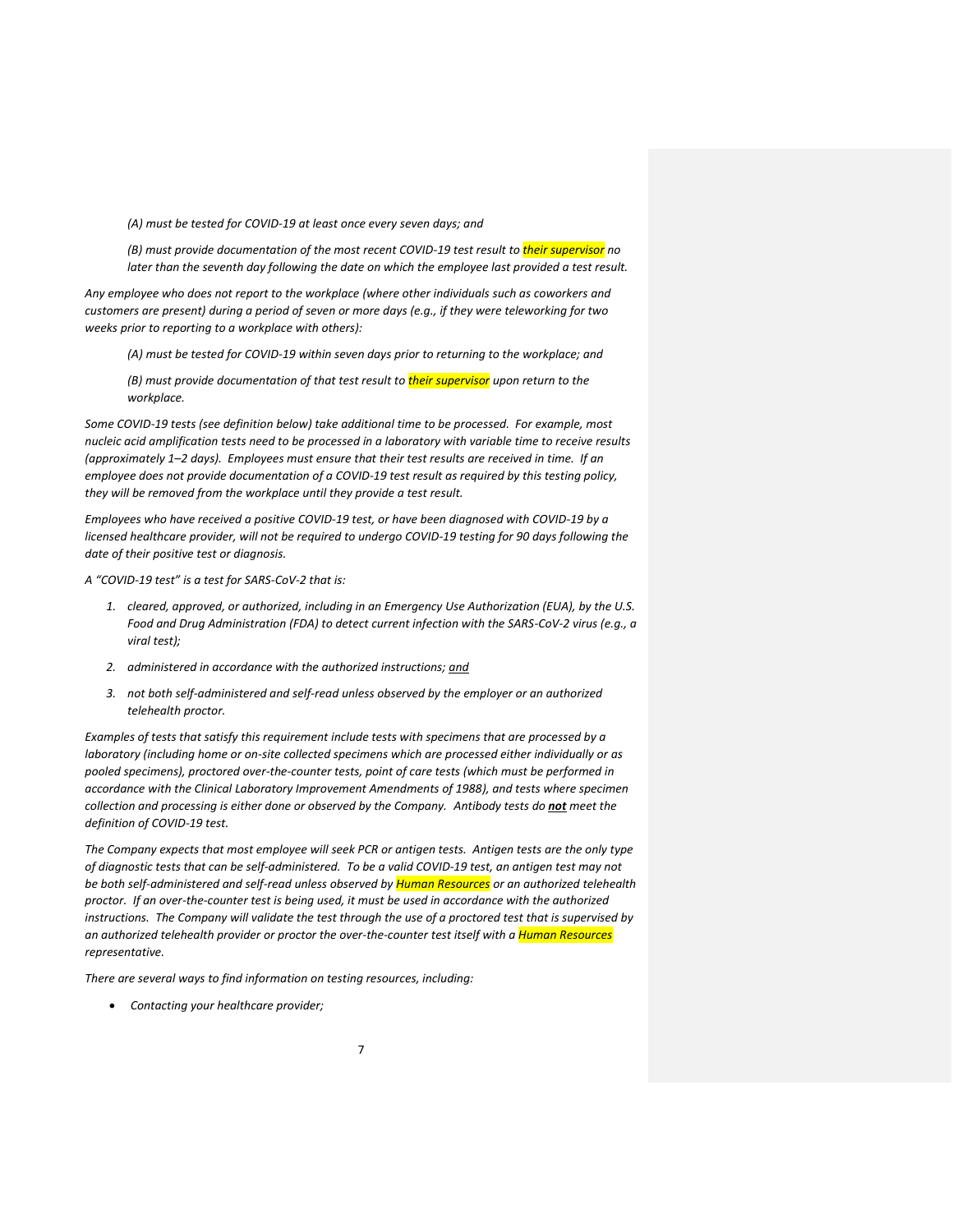- *Visiting your [state,](https://www.cdc.gov/publichealthgateway/healthdirectories/healthdepartments.html) [tribal,](https://www.cdc.gov/tribal/tribes-organizations-health/tribal_groups.html) [local,](https://www.naccho.org/membership/lhd-directory) and territorial [health department's website](https://www.cdc.gov/publichealthgateway/healthdirectories/index.html);*
- *Checking your local pharmacy's website or giving them a call;*
- *Considering either an [at-home collection kit or an at-home test.](https://www.cdc.gov/coronavirus/2019-ncov/testing/self-testing.html)*

*Typically, the Company will not pay for any costs associated with testing; however, payment for testing may be required by other laws, regulations, or collective bargaining agreements or other collectively negotiated agreements.*

*In accordance with applicable medical record and confidentiality laws, the Company will maintain a record of each test result. See Attachment E (Confidential Employee COVID-19 Testing Results Tracking Record). The records will be maintained and preserved until November 5, 2022.* 

## **Face Coverings**

*The Company will require all employees who are not fully vaccinated to wear a face covering when indoor and when occupying a vehicle with another person for work purposes at the workplace. Face coverings must:* 

- *(i) completely cover the nose and mouth;*
- *(ii) be made with two or more layers of a breathable fabric that is tightly woven (i.e., fabrics that do not let light pass through when held up to a light source);*
- *(iii) be secured to the head with ties, ear loops, or elastic bands that go behind the head. If gaiters are worn, they should have two layers of fabric or be folded to make two layers;*
- *(iv) fit snugly over the nose, mouth, and chin with no large gaps on the outside of the face; and*
- *(v) be a solid piece of material without slits, exhalation valves, visible holes, punctures, or other openings.*

*Acceptable face coverings include clear face coverings or cloth face coverings with a clear plastic panel that, despite the non-cloth material allowing light to pass through, otherwise meet these criteria and which may be used to facilitate communication with people who are deaf or hard-of-hearing or others who need to see a speaker's mouth or facial expressions to understand speech or sign language respectively.* 

*Employees who are not fully vaccinated must wear face coverings over the nose and mouth when indoors and when occupying a vehicle with another person for work purposes.* 

*Employees are typically responsible for providing their own face coverings, unless otherwise required by other laws, regulations, or collective bargaining agreements or other collectively negotiated agreements. The Company will ensure that face coverings fully cover the employee's nose and mouth and are replaced when wet, soiled, or damaged (e.g., is ripped, has holes, or has broken ear loops). Face shields may be worn in addition to face coverings to prevent them from getting wet and soiled.*

*The Company will not prevent any employee from voluntarily wearing a face covering or facemask unless the Company can demonstrate that doing so would create a hazard of serious injury or death, such as interfering with the safe operation of equipment. Additionally, the Company will permit employees to wear a respirator instead of a face covering whether required or not. The Company will not prohibit customers or visitors from wearing face coverings.*

*The following are exceptions to the requirements for face coverings:*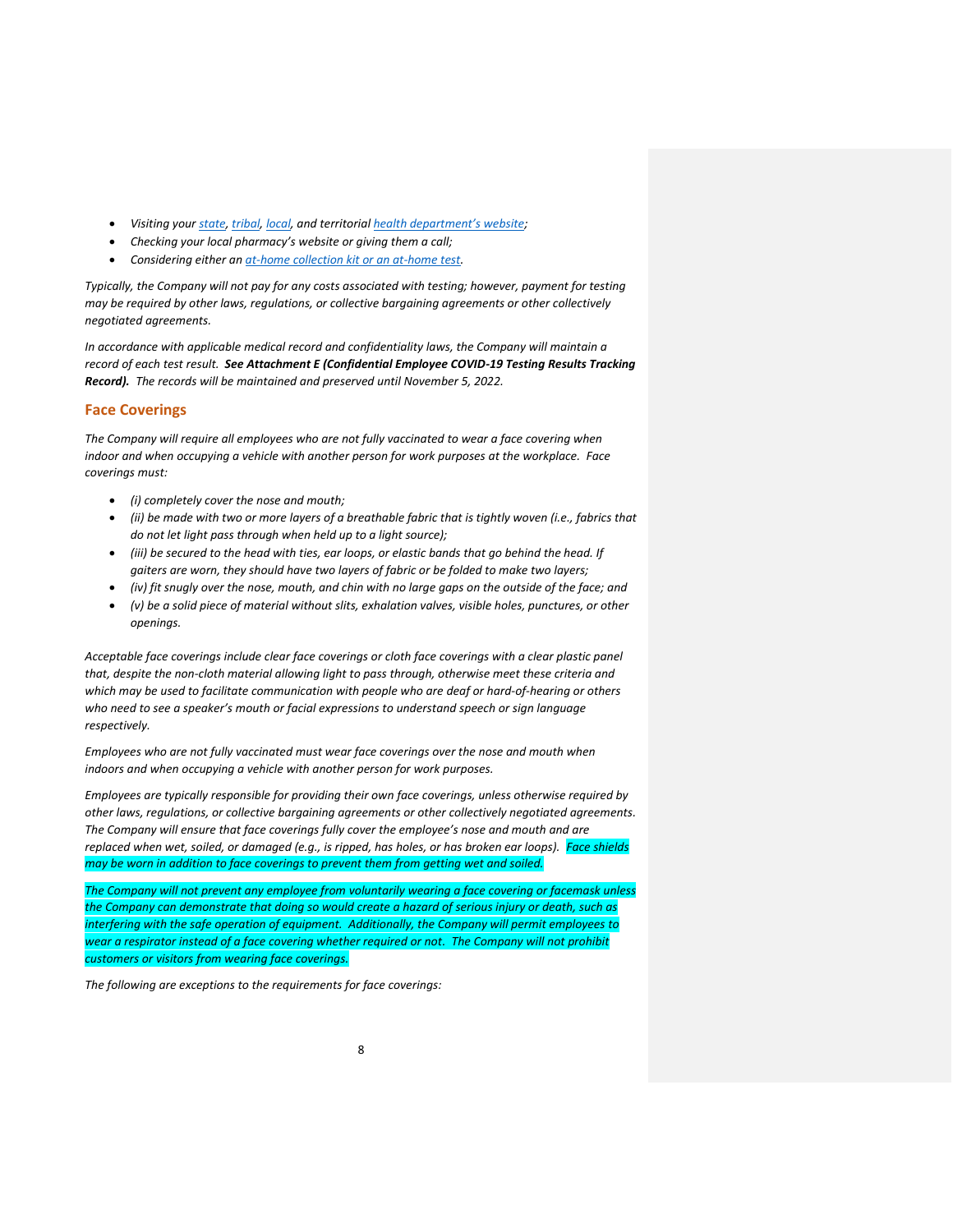- *1. When an employee is alone in a room with floor to ceiling walls and a closed door.*
- *2. For a limited time, while an employee is eating or drinking at the workplace or for identification purposes in compliance with safety and security requirements.*
- *3. When an employee is wearing a respirator or facemask.*
- *4. Where the Company has determined that the use of face coverings is infeasible or creates a greater hazard (e.g., when it is important to see the employee's mouth for reasons related to their job duties, when the work requires the use of the employee's uncovered mouth, or when the use of a face covering presents a risk of serious injury or death to the employee).*

### **Information**

*The Company will inform each employee, in a language and at a literacy level the employee understands, about:* 

- *The requirements of OSHA's COVID-19 Vaccination and Testing ETS as well as the policies and procedures established in this Policy;*
- *COVID-19 vaccine efficacy, safety, and the benefits of being vaccinated, by providing the document, "[Key Things to Know About COVID-19 Vaccines;](https://www.cdc.gov/coronavirus/2019-%20ncov/vaccines/keythingstoknow.html)"*
- *The requirements of 29 CFR 1904.35(b)(1)(iv), which prohibits employers from discharging or in any manner discriminating against an employee for reporting a work-related injuries or illness, and section 11(c) of the OSH Act, which prohibits employers from discriminating against an employee for exercising rights under, or as a result of actions that are required by, the ETS. Section 11(c) also protects the employee from retaliation for filing an occupational safety or health complaint, reporting a work-related injuries or illness, or otherwise exercising any rights afforded by the OSH Act; and*
- *The prohibitions of 18 U.S.C. 1001 and of section 17(g) of the OSH Act, which provide for criminal penalties associated with knowingly supplying false statements or documentation.*

*See Attachment F (OSHA COVID-19 Vaccination and Testing ETS Information Package).*

#### **Availability of Records**

*By the end of the next business day after a request, the Company will make available, for examination and copying, the individual COVID-19 vaccine documentation and any COVID-19 test results for a particular employee to that employee and to anyone having written authorized consent of that employee.* 

*By the end of the next business day after a request by an employee or an employee representative, the Company will make available to the requester the aggregate number of fully vaccinated employees at a workplace along with the total number of employees at that workplace.* 

*The Company will provide to the Assistant Secretary of Labor for OSHA for examination and copying:*

- *Within 4 business hours of a request, this Policy, and the aggregate number of fully vaccinated employees at a workplace along with the total number of employees at that workplace.*
- *By the end of the next business day after a request, all other records and other documents required to be maintained by the ETS.*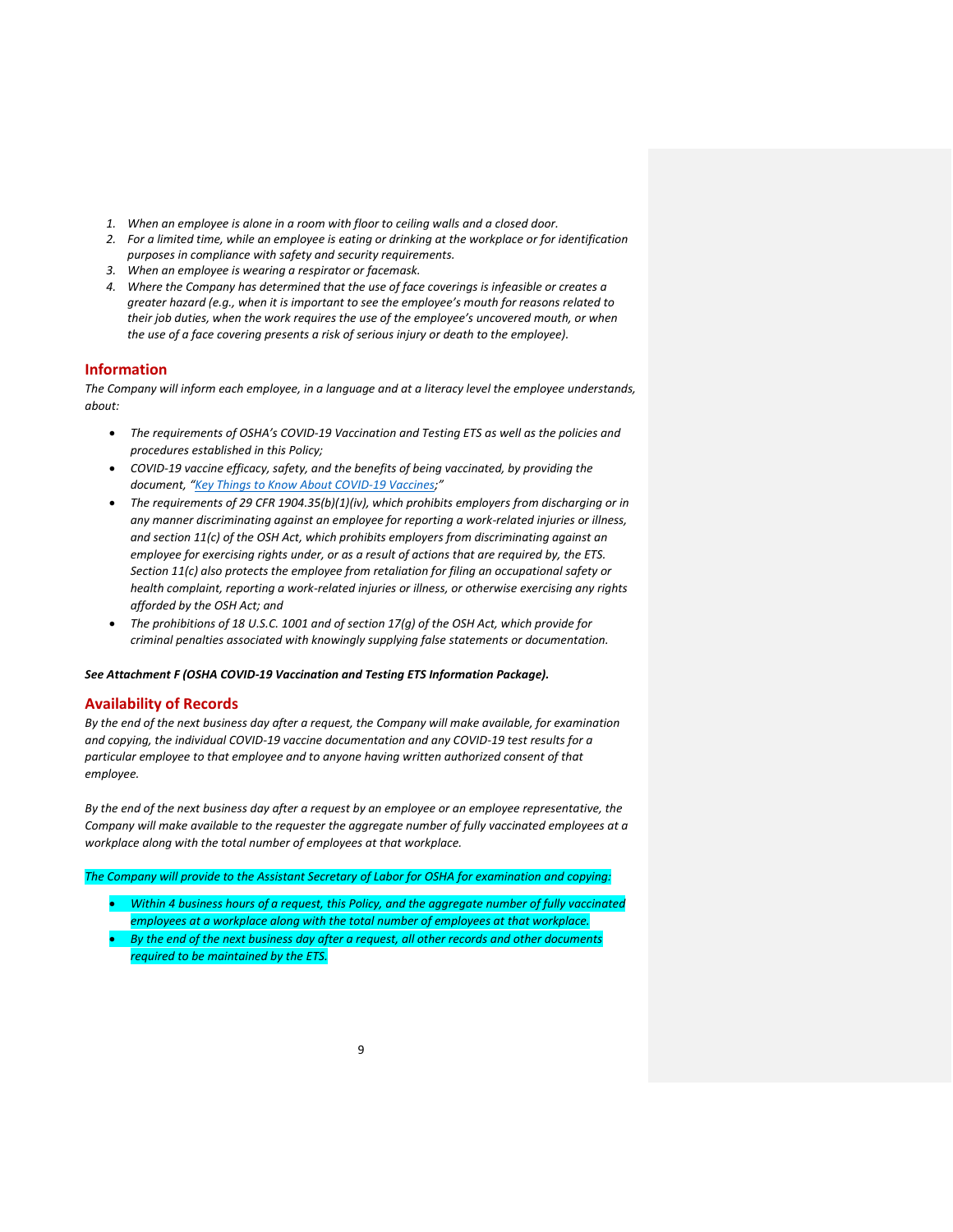## **New Hires**

*All new employees are required to comply with the vaccination, testing, and face covering requirements outlined in this Policy as soon as practicable and as a condition of employment. Potential candidates for employment will be notified of the requirements of this Policy prior to the start of employment.* 

## **Confidentiality and Privacy**

*All medical information collected from individuals, including vaccination information, test results, and any other information obtained as a result of testing, will be treated in accordance with applicable laws and policies on confidentiality and privacy.*

#### **Questions**

*Please direct any questions regarding this Policy to \_\_\_\_\_\_\_\_ [insert department].*